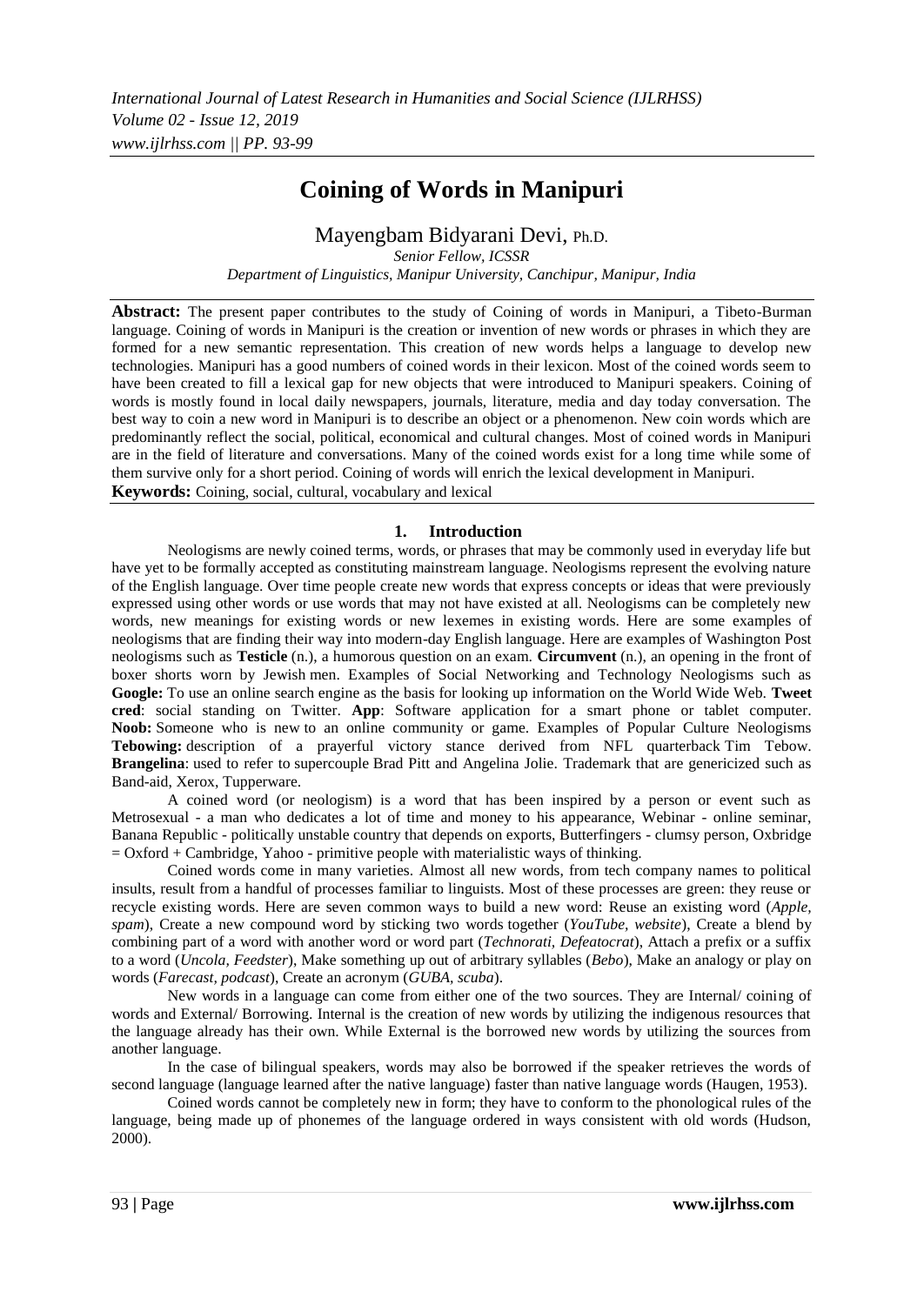# *Volume 02 - Issue 12, 2019*

# *www.ijlrhss.com || PP. 93-99*

In European states, language has commonly been used as an instrument of nation building that is languages were identified and codified in single forms while minority language in part eliminated in Europe in 19<sup>th</sup> century (Nigel Herris, 1990).

Creation of new word helps a language to flourish in a world full of new technologies. There are certain reasons for coining of words. The need to refer to objects or concepts or ideas that are newly invented or introduced to a speech community is the main reason for coining of words.

# **2. Coining of Words in Manipuri**

Coining of words in Manipuri is the creation or invention of new words or phrases in which they are formed for a new semantic representation. This creation of new words helps a language to develop new technologies.

Manipuri has a good numbers of coined words in their lexicon. Most of the coined words seem to have been created to fill a lexical gap for new objects that were introduced to Manipuri speakers. Coining of words is mostly found in local daily newspapers, journals, literature, media and day today conversation. Some of the coined words are for a short period of time and only at their proposal level.

Use of different styles in literature is also a significant reason for coining of words. Manipuri has significantly been influenced by language contact as well as cultural and religious contacts. Coining of words will be discussed in different ways. The best way to coin a new word in Manipuri is to describe an object or a phenomenon. New coin words which are predominantly reflect the social, political, economical and cultural changes. Most of coined words in Manipuri are in the field of literature and conversations. Many of the coined words exist for a long time while some of them survive only for a short period. Coining of words will enrich the lexical development in Manipuri. There are four kinds of coining of words in Manipuri. They are discussed below:

i) Coining of words based on the description of the object, concept or phenomenon,

- ii) Coining of words based on the attraction of listeners,
- iii) Coining of words based on youth/ youngsters,
- iv) Coining of words based on analogical paradigm.

#### **2.1 Coining of words based on the description of the object, concept or phenomenon:**

Coining of words based on the description of the object, concept or phenomenon is the most common process in most of the languages. In Manipuri the best way to coin a new word or new creation of words is to describe an object, a concept or a phenomenon according to the appearances of the particular terms. Examples are as follows:

| <b>Object/ Concept/Phenomenon</b>                     | <b>Description</b>                          | <b>Gloss</b>       |
|-------------------------------------------------------|---------------------------------------------|--------------------|
| $Ce-r\partial\eta$                                    | Ce 'paper'                                  | polythene          |
|                                                       | $r\partial\eta$ ~ $l\partial\eta$ 'glitter' |                    |
|                                                       | It means a paper that glitters.             |                    |
| $m\partial r\partial k$ mik <sup>h</sup> $\partial l$ | $m\partial r\partial k$ 'between'           | By-election        |
|                                                       | mik $h$ <sup>2</sup> l 'election'           |                    |
|                                                       | It means the election that held             |                    |
|                                                       | between regular elections.                  |                    |
| $n$ ont <sup>h</sup> $\partial$ n-mei                 | nont <sup>h</sup> $\partial$ n 'lighting'   | electricity        |
|                                                       | mei 'fire'                                  |                    |
|                                                       | It means electricity                        |                    |
| meira paibi                                           | meira 'torch'                               | woman torch bearer |
|                                                       | paibi 'woman bearer'                        |                    |
|                                                       | It refers to a woman torch bearer           |                    |
|                                                       | who guard their locality society            |                    |
|                                                       | against the unwanted crimes. They           |                    |
|                                                       | fight for human right violation.            |                    |

These kind of coining of words are based on the appearances or occurrences of the object, concept or phenomenon. These coined words are increased in vocabulary as well as flourished the language.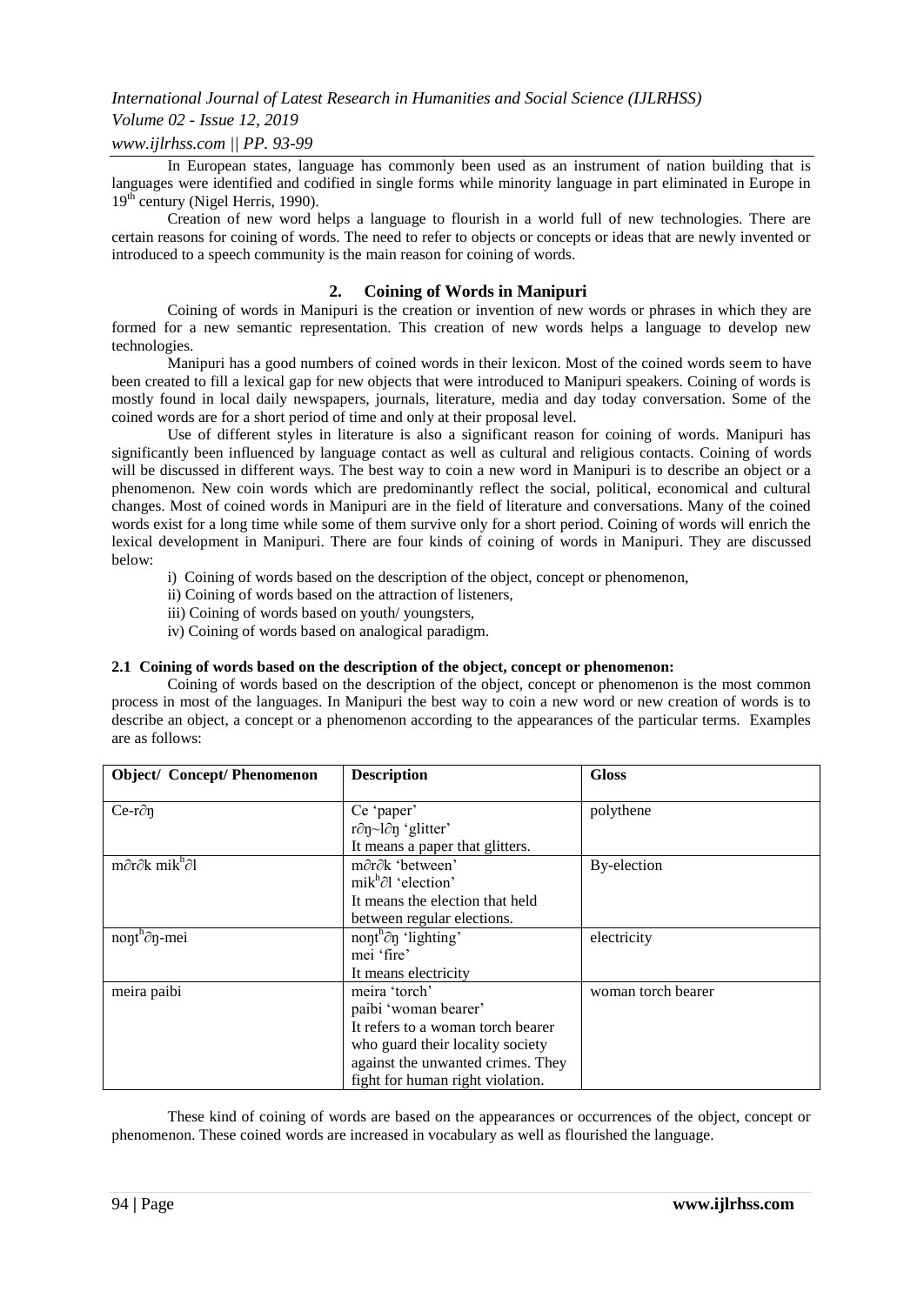# *Volume 02 - Issue 12, 2019*

# *www.ijlrhss.com || PP. 93-99*

# **2.2 Coining of words based on the attraction of listeners:**

In Manipuri words have been coined with an intention to attract the listeners. It is mostly found in Manipuri colour terms used by the women weavers to attract the customers/ listeners. Mainly weaving occupation in Manipur is done by women's only. Women used Coining of words in colour terminologies that appears to take place in naming the different shades of colours of cloths mostly women's clothes. The natural colors in Manipuri are **∂ŋaŋba** 'red'**; ∂ŋ∂uba** 'white'; **∂s∂ŋba** 'green'; **∂muba** 'black'; **m∂ŋgra macu** 'violet'; **h∂ŋgam mapal** 'yellow' and **higok** ;blue'. These natural colour terms are used by both the sexes while the new coined colour terms are largely confined to women's speech.

Varity of color names are coined by women weavers to identify different colors in their cloths which are used by women's clothes time to time not men clothes. Examples are as follows:

| Coined colour terms                                           | <b>Literal Translation</b>        | <b>Gloss</b>  |
|---------------------------------------------------------------|-----------------------------------|---------------|
| $1\partial p^h$ u m $\partial k^h$ on nainasi m $\partial cu$ | A colour for waiting under banana | light green   |
|                                                               | tree.                             |               |
| na t <sup>h</sup> onba macu                                   | A colour looks like fish curry.   | dark yellow   |
| yain $\partial$ n macu                                        | Turmeric colour                   | bright yellow |
| samu macu                                                     | A colour looks like elephant's    | grey          |
|                                                               | colour.                           |               |

These newly coined colour terminologies are mostly coined by women and are largely confined to women's speech. As such terms are mostly associated with women, they have acquired negative connotation and hence any man in Manipuri (Meitei) society is found to use such colour terms, they are often ridiculed as famine or unmasculine (Pramodini, 1989).

These colour probably are required to be coined for women produce especially female cloths to attract more customers. These colour terms are used in weaving cloths for women only.

#### **2.3 Coining of words based on youth/ youngsters:**

Manipuri is a culturally very rich language. Many words in Manipuri are newly formed by Manipuri word itself. Newly coined words mainly used by the youth/ youngsters very frequently are as follows:

| Coined words used by the | <b>Literal meaning</b> | <b>Gloss</b>             |
|--------------------------|------------------------|--------------------------|
| youngsters               |                        |                          |
| neire                    | <b>Nice</b>            | neire 'dirtied'          |
| neisille                 | done something nicely  | nei 'dirty'              |
|                          |                        | sille 'make itself'      |
|                          |                        | Make itself dirty.       |
| neidribra                | Very nice!             | nei 'dirty'              |
|                          |                        | dri 'nothing done'       |
|                          |                        | bra 'question marker'    |
|                          |                        | Didn't (you) make dirty? |
|                          |                        |                          |
| hatle                    | mocking at someone     | hatle 'killed'           |

Youths are using coined words such as **neire** 'nice' in the sense of beautiful but the real meaning of word **neire** ' dirty' in ordinary used. The word **hatle** 'mocking at someone' but the real meaning of **hatle** 'killed' in ordinary used. ouths are using coined words instead of the already existing words in different sense in their conversation among themselves. These coined words are used only youths not the other persons. Coining of words helps to increase the vocabulary of Manipuri language.

#### **2.4 Coining of words based on analogical paradigm:**

Coining of words of the Analogical paradigms in Manipuri is found in six different forms. Coined words on the same analogical paradigm of word function are as follows:

i) -loi~-roi 'suffix'

ii) lon~ron 'language/ science'

- iii) kon~gon 'nest/ abode'
- iv) -len~-ren 'biggest/highest'
- v) kei~gei 'stock/granary' and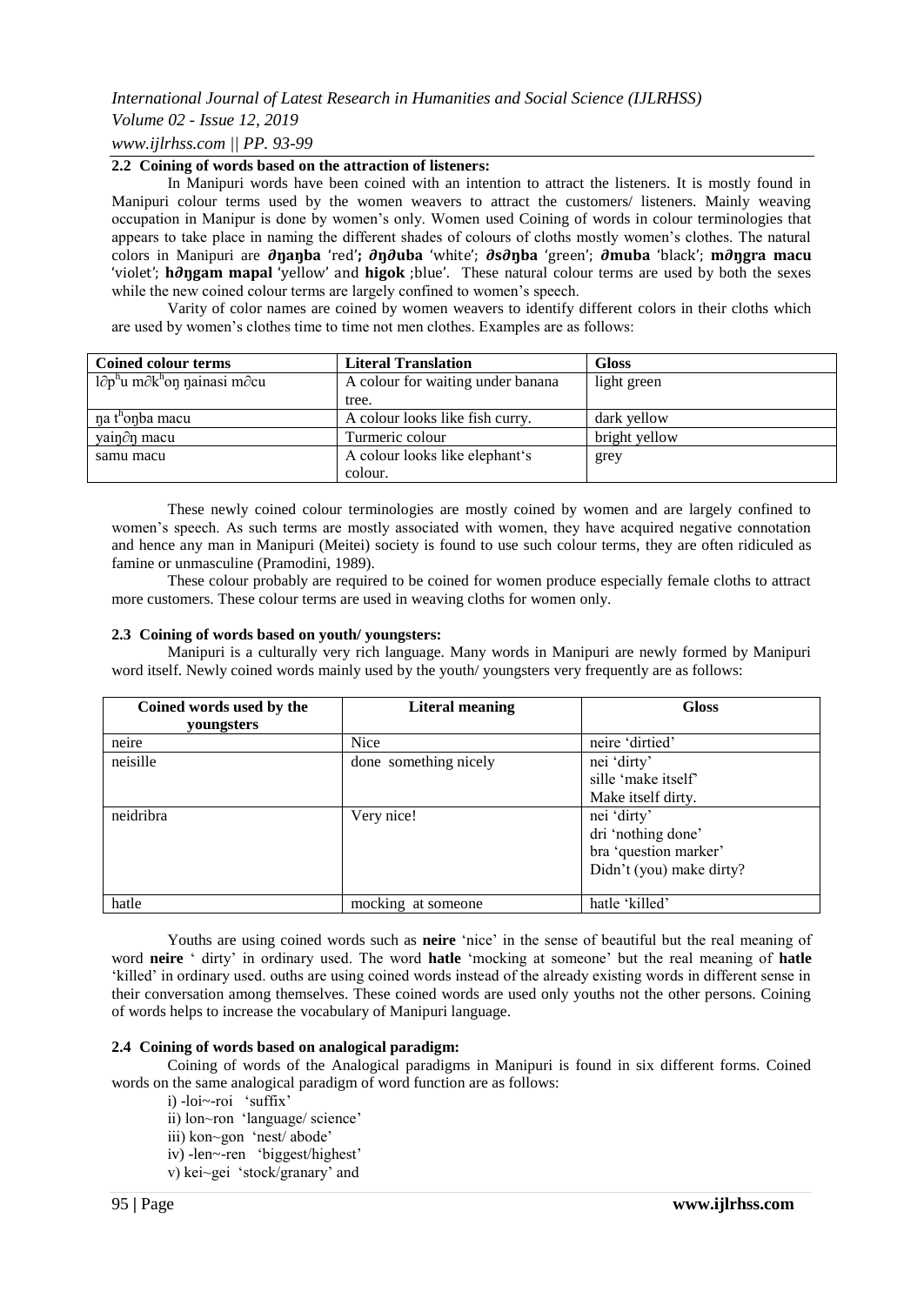# *Volume 02 - Issue 12, 2019*

*www.ijlrhss.com || PP. 93-99*

vi) l∂m~r∂m 'land/place'

#### **2.4.1 -loi~-roi "suffix":**

In Manipuri roots are classified into two *i.e.* Free root and Bound root. Free roots are considered as nominal classes (noun) while Bound roots are all verbal. Verbal affixes are bound forms, which can only be attached to the verbal root. In this language, there are prefixes and suffixes only but no infix. In an agglutinative language like Manipur, affixes are very important. In affixation, in this language there are two process *i.e.* prefixation and suffixation.

Verbal suffixes are in large number in this language. All Manipuri verbs are mainly formed by adding suffixes.

The suffix **-loi~-roi** is added to Noun, it gives the meaning of doer/ companion/ agentive. The suffix  **loi** is used when the noun is ended with consonant while **- roi** is used the noun is ended with vowels. The coined words made by adding the suffix **-loi~-roi** to the Noun are of two types. They are

a) Noun + suffix -loi~-roi and

b) Verbal Noun (Verb root + -b∂~-p∂) + suffix -loi~-roi.

#### **a) Noun + suffix -loi~-roi:**

Coined words are formed by adding the **suffix -loi~-roi** is attached to the Noun and they give the meaning of **Doer/Companion/Agentive.** Free root are considered as Nouns, they are all nominal classes and they are found freely without the support of affixes. The **suffix -loi~-roi** to the Noun, it functions as doer, companion or agentive. Such coined word increases the vocabulary of the language as well as flourished the language of Manipuri.

The examples of **Noun + suffix -loi~-roi** are as follows:

| Noun $+$ suffix -loi~-roi              | <b>Gloss (Doer/Companion/Agentive)</b> |
|----------------------------------------|----------------------------------------|
| $k^{\rm h}$ on-loi = $k^{\rm h}$ onloi | Journey partner                        |
| foot                                   |                                        |
| $ita-roi = itaroi$                     | my female friend                       |
| my female friend                       |                                        |
| $nata-roi = nataroi$                   | your female friend                     |
| your female friend'                    |                                        |
| $mata-roi = mataroi$                   | her female friend                      |
| her female friend                      |                                        |

The above examples are the coined words formed by adding the **suffix -loi~-roi** to the free Noun and they give the meaning of **Doer/Companion/Agentive.** 

#### **b)** Verbal Noun (Verb root  $+$  -b $\partial \sim$ -p $\partial$ ) + suffix -loi $\sim$ -roi:

There are also Verbal Nouns (Verb root + -b∂  $\sim$ -p∂), the marker -b∂ $\sim$ -p∂ is the nominal marker. In Manipuri Verbal Noun is formed by adding nominalizer/ nominal markers **-b∂~-p∂** to the verb root. The nominalizer **- p∂** is added to the **verbal root** ended by **p,t. k** and **-b∂** is added to the verb root of all the consonant and vowels except **p,t. k.**

#### Examples of **Verbal Noun (Verb root + -b∂~-p∂) + suffix -loi~-roi** are as follows:

| Verbal Noun (Verb root + $-b\partial \sim p\partial$ ) + suffix -loi~-roi | Gloss (Doer/Companion/Agentive) |
|---------------------------------------------------------------------------|---------------------------------|
| $h\partial$ ndok(p $\partial$ )-loi = h $\partial$ ndokloi                | <b>Translator</b>               |
| translate                                                                 |                                 |
| $t^{\text{h}}$ ijil(b $\partial$ )-loi = $t^{\text{h}}$ ijilloi           | researcher                      |
| search                                                                    |                                 |
| $p^{n}$ ondok(p $\partial$ )-loi = p <sup>h</sup> ondokloi                | publisher                       |
| publish                                                                   |                                 |
| wan $\partial$ n(b $\partial$ )-loi = wan $\partial$ nloi                 | speaker                         |
| speak                                                                     |                                 |

The above examples are the coined words formed by adding the **suffix -loi~-roi** to the **Verbal Noun (Verb root + -b∂~-p∂)** and they give the meaning of **Doer/Companion/Agentive.**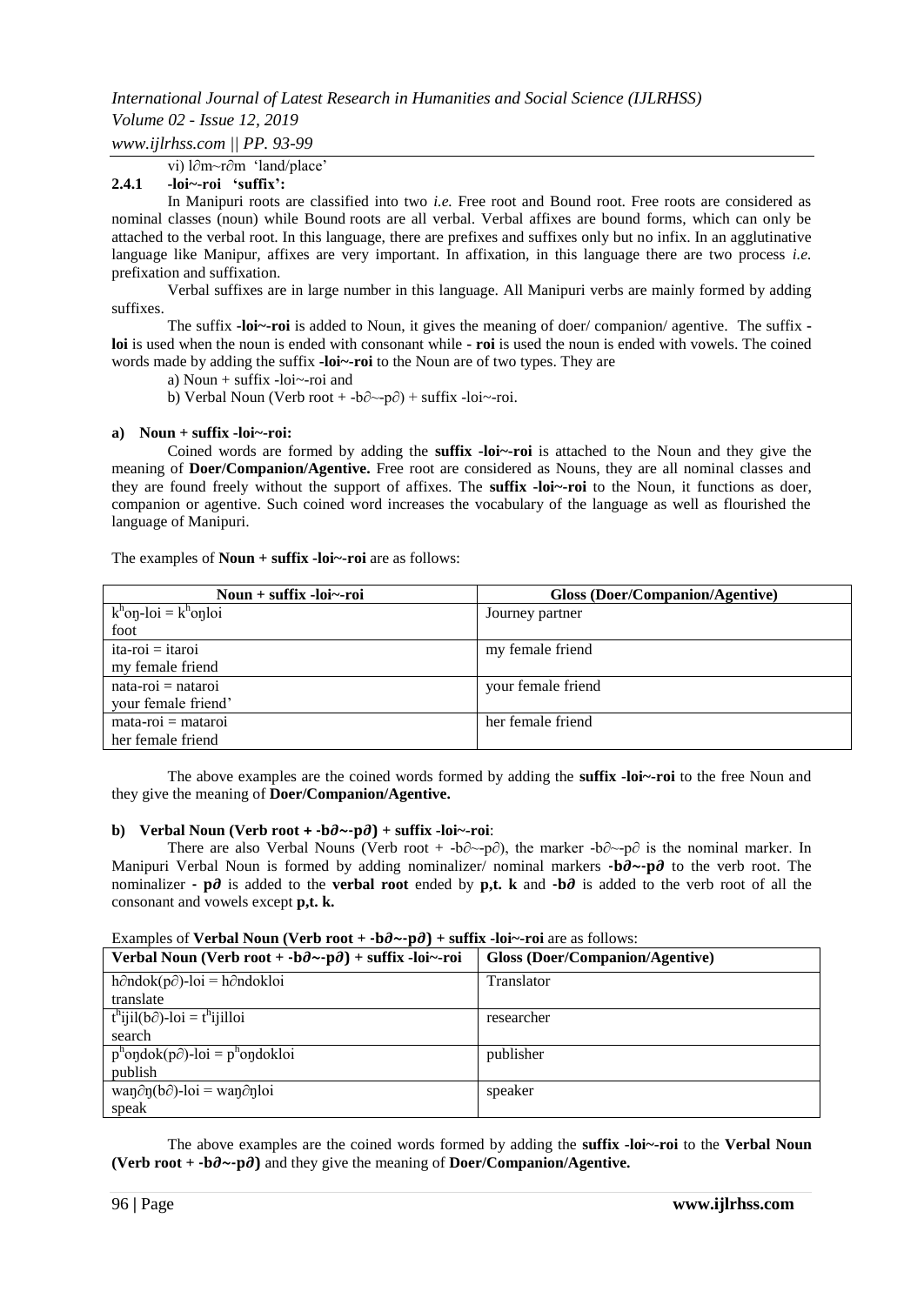# *Volume 02 - Issue 12, 2019*

*www.ijlrhss.com || PP. 93-99*

# **2.4.2 lon~ron "language/ science":**

In Manipuri the word **lon~ron** 'language/ science' is attached to Noun, it gives the meaning of art/ science. The word **lon** is attach to the Noun which is ended by consonants and **ron** is attach to the Noun which is ended by vowels. Coined words are formed by attaching **lon~ron** 'language/ science' in Manipuri.

#### Examples of **Noun + lon~ron** are as follows:

| Noun + $lon$ ~ron       | Gloss (Art/Science) |
|-------------------------|---------------------|
| $p$ un-lon = $p$ un-lon | Language of drum    |
| drum                    |                     |
| $than$ -lon = than lon  | Language of sword   |
| sword                   |                     |
| $tan = tan$             | Language of spear   |
| sword                   |                     |
| $punsi-ron = punsiron$  | Art of living       |
| life                    |                     |

The word **lon~ron** 'language/ science' is also found as a suffix marker **-lon~-ron** to use in the social titles for women in the earlier Meitei society where **-lon~-ron** refers **"**lady**"** (Pramodini, 1989). Examples are as follows:

waŋ∂m-lon = waŋ∂mlon 'ladies of Mangang clan'  $k<sup>h</sup>$ eiyoi-lon =  $k<sup>h</sup>$ eiyoilon 'ladies of khuman clan' k<sup>h</sup>∂b∂-ron = k<sup>h</sup>∂b∂ron 'ladies of khaba clan' noŋbal-lon = noŋballon 'ladies of Angom clan' etc.

The above examples are available only in the archaic literatures. Manipuri has seven clans. They are Mangang, Luwang, Khuman, Angom, Moirang, Khaba Nganba and Sarang leishangthem.

# **2.4.3 kon~gon "nest/ abode":**

In Manipuri the word **kon~gon** 'nest/ abode' is attached to Noun, it gives the meaning of nest/ abode. The word **kon** is attached to the Noun ended with vowels and the word **gon** is attached to the Noun ended with consonants. Coined words are formed by attaching **kon~gon** 'nest/ abode' in Manipuri.

| Noun + $kon \sim$ gon      | Gloss (Nest/Abode)                                |
|----------------------------|---------------------------------------------------|
| $u$ -con = $ucon$          | A place where trees are grown for commercial use. |
| wood                       |                                                   |
| $hei-kon = heikon$         | garden                                            |
| fruit                      |                                                   |
| $\eta$ a-kon = $\eta$ akon | A den of fish                                     |
| fish                       |                                                   |
| $lei-kon = leikon$         | garden                                            |
| flower                     |                                                   |

Examples of **Noun + kon~gon** are as follows:

The above examples are the coined words formed by adding the **kon~gon** to the **Noun** and they give the meaning of nest/ abode**.** 

# **2.4.4 -len~-ren "biggest/highest":**

In Manipuri the suffix **-len~-ren** 'biggest/highest' is attached to the Noun and it gives the meaning of biggest/highest. The suffix -**ren** is attached to the Noun ended with vowels and the suffix **-len** is attached to the Noun ended with consonants. Coined words are formed by attaching **-len~-ren** 'biggest/highest' in Manipuri.

Examples of **Noun + -len~-ren** are as follows:

| Noun $+$ -len $\sim$ -ren | Gloss (biggest/highest) |
|---------------------------|-------------------------|
| $lai$ -ren = lairen       | python                  |
| god                       |                         |
| $th$ an-len = $th$ anlen  | great sword             |
| sword                     |                         |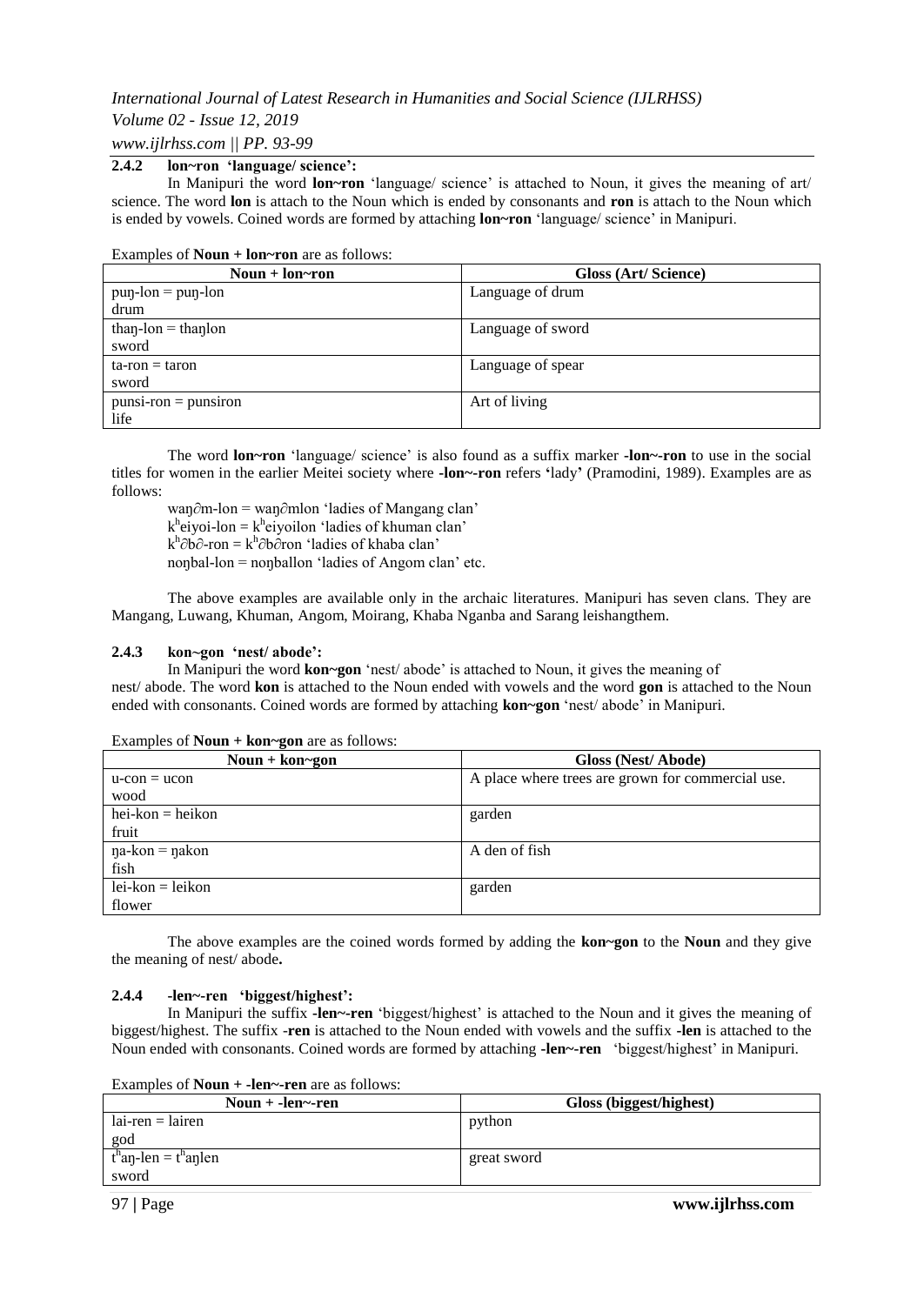# *Volume 02 - Issue 12, 2019*

*www.ijlrhss.com || PP. 93-99*

| $p^h$ i-ren = $p^h$ iren                                           | best cloth |
|--------------------------------------------------------------------|------------|
| cloth                                                              |            |
| $\text{min}t^{h}\partial w$ -ren = $\text{min}t^{h}\partial w$ ren | great king |

The above examples are the coined words formed by adding the suffix marker **len~-ren** to the Noun and they give the meaning of biggest/highest**.** 

### **2.4.5 kei~gei "stock/granary":**

In Manipuri the word **kei~gei** 'stock/granary' is to attach to Noun, it gives the meaning of stock/granary. The word **kei** is attached to the Noun ended with vowels and the suffix **gei** is attached to the Noun ended with consonants. Coined words are formed by attaching **kei~gei** 'stock/granary' in Manipuri.

| Noun + $kei$ -gei                               | Gloss (stock/granary) |
|-------------------------------------------------|-----------------------|
| $lon\text{-}gei = longei$                       | dictionary            |
| language                                        |                       |
| $p^{h}\partial w$ - gei = $p^{h}\partial w$ gei | granary of paddy      |
| paddy                                           |                       |
| $\sin$ -gei = singei                            | Granary of firewood   |
| firewood                                        |                       |
| $l\partial n$ -gei = $l\partial n$ gei          | Property              |
| wealth                                          |                       |

The above examples are the coined words formed by adding the word **kei~gei** to the Noun and they give the meaning of stock/granary**.**

### **2.4.6 l∂m~r∂m "land/place":**

In Manipuri the word **l∂m~r∂m "land/place"** 'land/place' **is** attached to Noun, it gives the meaning of land/place**.** The word **r∂m** is attached to the Noun ended with vowels and the word **l∂m** is attached to the Noun ended with consonants. Coined words are formed by attaching **l∂m~r∂m** 'land/place' in Manipuri.

| Noun + $l\partial m \sim r\partial m$                         | Gloss (land/place) |
|---------------------------------------------------------------|--------------------|
| $loiya-l∂m = loiyal∂m$                                        | Village area       |
| village                                                       |                    |
| $k^{\rm h}$ on -l $\partial$ m = $k^{\rm h}$ onl $\partial$ m | Footpath           |
| foot                                                          |                    |
| $k^{\rm h}$ on -l $\partial$ m = $k^{\rm h}$ onl $\partial$ m | Canal              |
| canal                                                         |                    |
| hi-r $\partial$ m = hir $\partial$ m                          | boat ways          |
| boat                                                          |                    |

#### Examples of **Noun + l∂m~r∂m** are as follows**:**

The above examples are the coined words formed by adding the word **+ l∂m~r∂m** to the Noun and they give the meaning of land/place**.** 

# **3. Conclusion**

Coining of words in Manipuri is the creation of new words or phrases in which they are formed for a new semantic representation. Manipuri has a good numbers of coined words in their lexicon. Most of the coined words seem to have been created to fill a lexical gap for new objects that were introduced to Manipuri speakers. Coining of words is mostly found in local daily newspapers, journals, literature, media and day today conversation. Manipuri has significantly been influenced by language contact as well as cultural and religious contacts. The best way to coin a new word in Manipuri is to describe an object or a phenomenon. New coined words which are predominantly reflect the social, political, economical and cultural changes. Most of coined words in Manipuri are in the field of literature and conversations. Many of the coined words exist for a long time while some of them survive only for a short period. There are four kinds of coining of words in Manipuri. They are i) Coining of words based on the description of the object, concept or phenomenon, ii) Coining of words based on the attraction of listeners, iii) Coining of words based on youth/ youngsters, and iv)